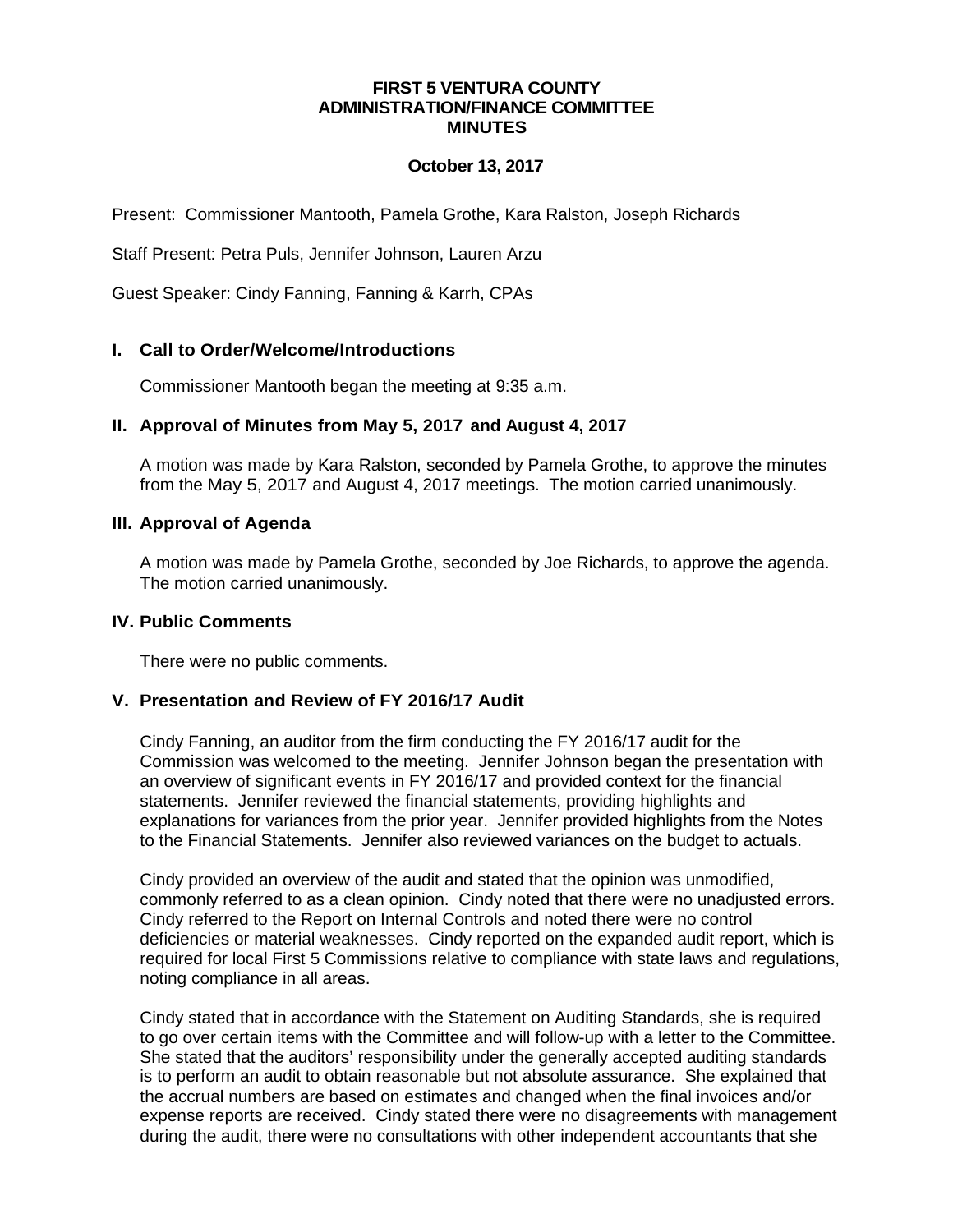First 5 Ventura County Administration and Finance October 13, 2017 Page 2 of 3

was aware of, and there were no difficulties.

Cindy stated that the audit went smoothly and staff was acknowledged for their work on the audit. There were no items that required a separate discussion without staff present.

### **A motion was made by Commissioner Mantooth, seconded by Joseph Richards, to receive and file the draft audit as presented. The motion carried.**

## **VI. Review of Funded Program Spending Levels as of June 30, 2017**

Jennifer Johnson provided a report on program spending levels as of June 30, 2017. Jennifer reported that programs continue to achieve higher levels of spending and that most programs are spending or nearly spending their full allocation. Jennifer reviewed the report and provided explanations as to the variances.

### **VII.Recommendation to Approve New Advocacy Policy**

Petra Puls reviewed the current advocacy policy and provided the background on the need to update the policy, which was discussed at the last Committee meeting. Following the direction from the Committee and the Commission, she stated that the draft policy recognizes the often time-sensitive nature of legislative issues and that authority should be delegated to the Executive Director given his/her expertise and knowledge of political concerns, in order to take timely, appropriate action. If a policy/legislative issue were to present a potential concern or conflict for Commissioners, the Executive Director would seek advice before taking action, either from the Chair/Co-Chair of the Commission or the Commission as a whole. The Committee agreed that when signing letters/providing written comments, ideally (when time allows) both the Executive Director and the Commission Chair would sign the document. Petra reviewed the proposed policy including the criteria for engaging in policy and advocacy activities, process for acting on policy matters, and the authority that would be delegated to the Executive Director. Petra noted that subsequent to the approval of this proposed policy, a Policy Platform will be developed for Commission approval. Lauren Arzu reviewed a potential framework for the development of the Policy Platform and noted that the proposed platform will come back to the Committee for review and approval. Petra stated that the recommended action will also update the Commission's policy for Authority Delegated to Executive Director accordingly.

### **A motion was made by Kara Ralston, seconded by Pamela Grothe, to approve the Policy for Advocacy Activities as discussed. The motion carried.**

### **VIII.Update on Commission Activities**

Petra Puls began her report with an update on staffing. Petra discussed the status of resource development efforts and noted that a new policy for donations and the expenditure of those resources and would be an upcoming item for the Committee to address. She updated the Committee on the planning process that will occur through January 2018 to determine the implementation model and a funding plan for years four and five of the new strategic plan (FY 2019-20 and FY 2020-21). She reported on work that is underway to increase public awareness of First 5 Ventura County and efforts to better communicate who were are and what we do. She reported that staff is currently exploring a potential policy on that would allow for some form of telecommuting on a case-by-case basis. After